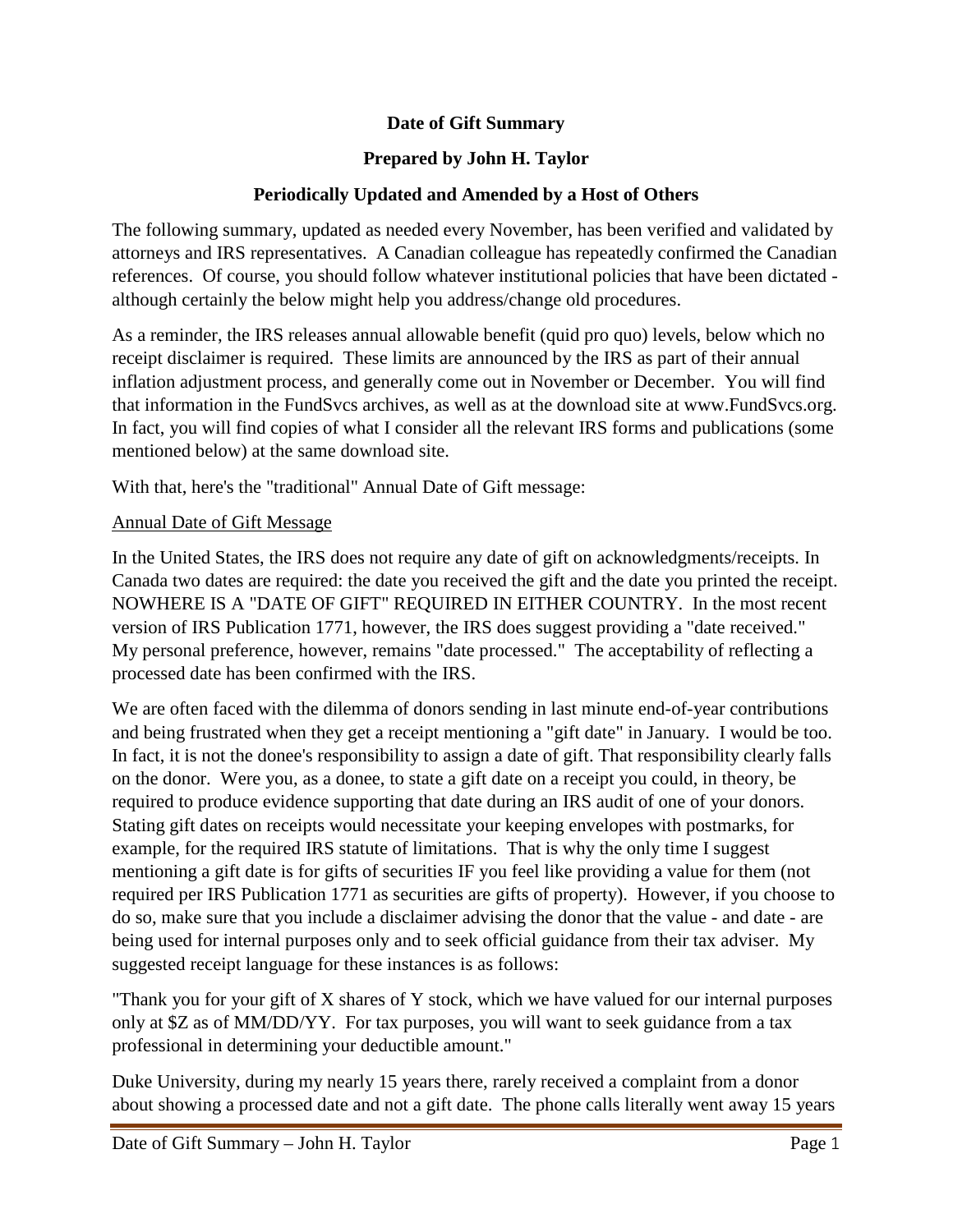ago when, for the first two weeks of January, Duke began including the following message on receipts in lieu of the normal fund, department, or school-based message and/or signature (I believe Duke no longer even needs to add this reminder):

"May we remind you that the date above reflects when we processed your gift and does not imply the date your gift was made. While you should consult with your CPA or tax preparer to determine the tax consequences of your donation, the date you delivered or mailed your donation is generally recognized as the gift date. The determination of the contribution date is entirely your decision. Should you have any questions concerning this matter, please contact me."

Don't get caught up trying to ascertain gift dates for your donors. But, since I am asked "When is a gift a gift?" every year, here are some common answers, and misconceptions:

The date of the check HAS NOTHING TO DO WITH REALITY. It's not a legal date for anything. Why some institutions find a need to record this date in their system is unclear (although many software packages include this field). Entering this date is a waste of time, IMHO, and certainly cannot be used to represent the date of gift, the date received, or the date processed. To save data input efforts, and to standardize gift processing, the only date I suggest you reflect for most gifts is the date the gift was entered on your system - which is usually automatically inserted - hence the phrase "processed date" recommendation I offer.

The customary "legal" date of gift for mailed contributions is the date of postmark. This, however, is not true for metered mail. Nor does a postmark reflect the legal date of gift for some other, non-cash, forms of gifts like credit card and stock donations. For credit cards, regardless of when or how the donor tells you to debit their account, the legal gift date is the date the charge hits their account. For stock, things get a bit more complicated. If the donor mails it in, the gift date is the later of the two USPS (not metered) postmarks for the certificate and stock power. If DTCed, it's the date of DTC and NOT THE DATE THE DONOR TOLD THEIR BROKER TO TRANSFER THE GIFT. For the gift to be consummated the stock MUST be registered in your name or in the control of you or your legal agent.

For items sent via third parties, like FedEx and UPS, the gift date is the date you sign for, or take into your possession, the package, not the date it was sent (a donor can recall items "mailed" this way until you have signed for it - thus the item is still in their control until control is yours).

**From Crescendo regarding gifts by check**: "These "check" rules apply despite the fact taxpayers could hypothetically stop payment on the check and negate the actual gift. One word of caution: postdated checks are not deductible when hand delivered or mailed. A postdated check is a promise to pay in the future and, thus, not deductible at time of delivery."

**From Crescendo regarding credit card gifts**: "Gifts by credit card are deductible in the year when the charges are made on the card owner's account."

**From Crescendo regarding electronic delivery of stock gifts (dealing with a broker not acting on a transfer request when it is made)**: "Stocks are frequently transferred by electronic delivery. For instance, stocks are usually held in "street accounts" with financial services firms. While a taxpayer may irrevocably instruct his or her broker to transfer the stock to charity, the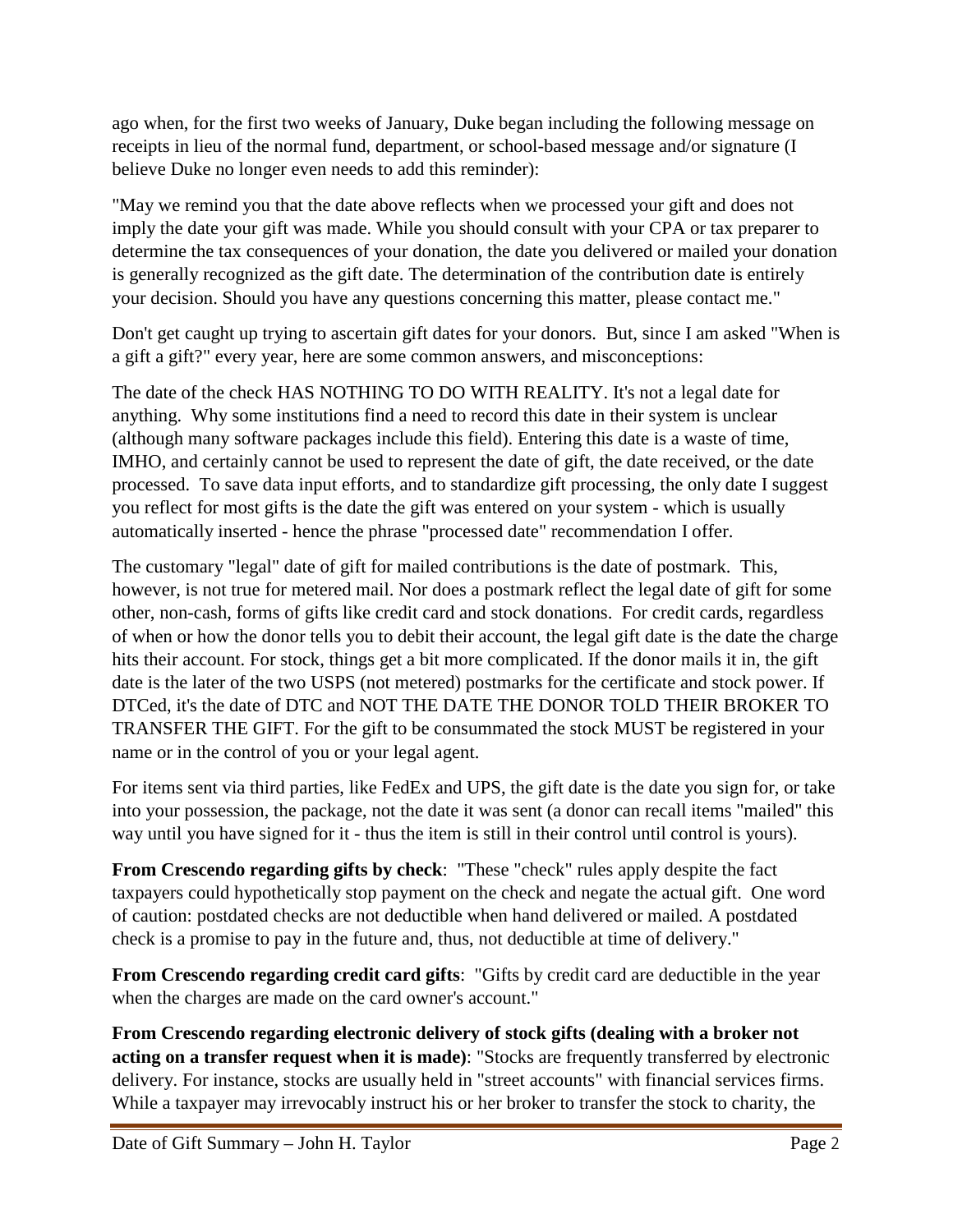gift is not complete until the stock is delivered to the charity's account. This means that the gift date for tax purposes may be days and possibly even weeks after the taxpayer's instructions to transfer. This poses a potential problem to last minute charitable contributions."

**Date of Gift Addendum**

**Prepared by Alan S. Hejnal**

**First Written November 27, 2017**

*The following is a reply to an annual date of gift email to FundSvcs by Alan Hejnal at the Smithsonian and contains some valid and useful information and reminders:*

I don't disagree with anything that John has said, with respect to the Written Substantiation and Written Disclosure requirements.

I do feel that I should add that the Pension Protection Act of 2006 (PPA) added a "recordkeeping" requirement that applies to cash gifts (only).

Prior to the PPA, cash gifts of under \$250 could be substantiated by, for example, keeping a log of the amounts that you put into the donation box every time you visit the Smithsonian American Art Museum.

The PPA said that, going forward, to deduct a cash contribution, you needed either a bank record or written communication from the charity. IRS Publication 1771 also covers this requirement:

"A donor cannot claim a tax deduction for any contribution of cash, a check or other monetary gift unless the donor maintains a record of the contribution in the form of either a bank record (such as a cancelled check) or a written communication from the charity (such as a receipt or letter) showing the name of the charity, the date of the contribution and the amount of the contribution."

The kicker there is that the record is supposed to show "the date of the contribution."

This is possibly not Congress's finest work legislating. If you read the report of the Joint Committee on Taxation, it's pretty clear that the committee thought that written acknowledgments already needed to include the date of the contribution so that there was no discussion that they might be adding an additional requirement, but, as John very correctly points out, they were wrong and there was no such requirement.

The IRS does not attempt to reconcile any of this. In discussing the Written Acknowledgment/ Substantiation requirement, they continue to use exactly the same examples that John cites, featuring a "date received," and then, separately, they discuss the record-keeping requirement, noting that the required record must include "the date of the contribution."